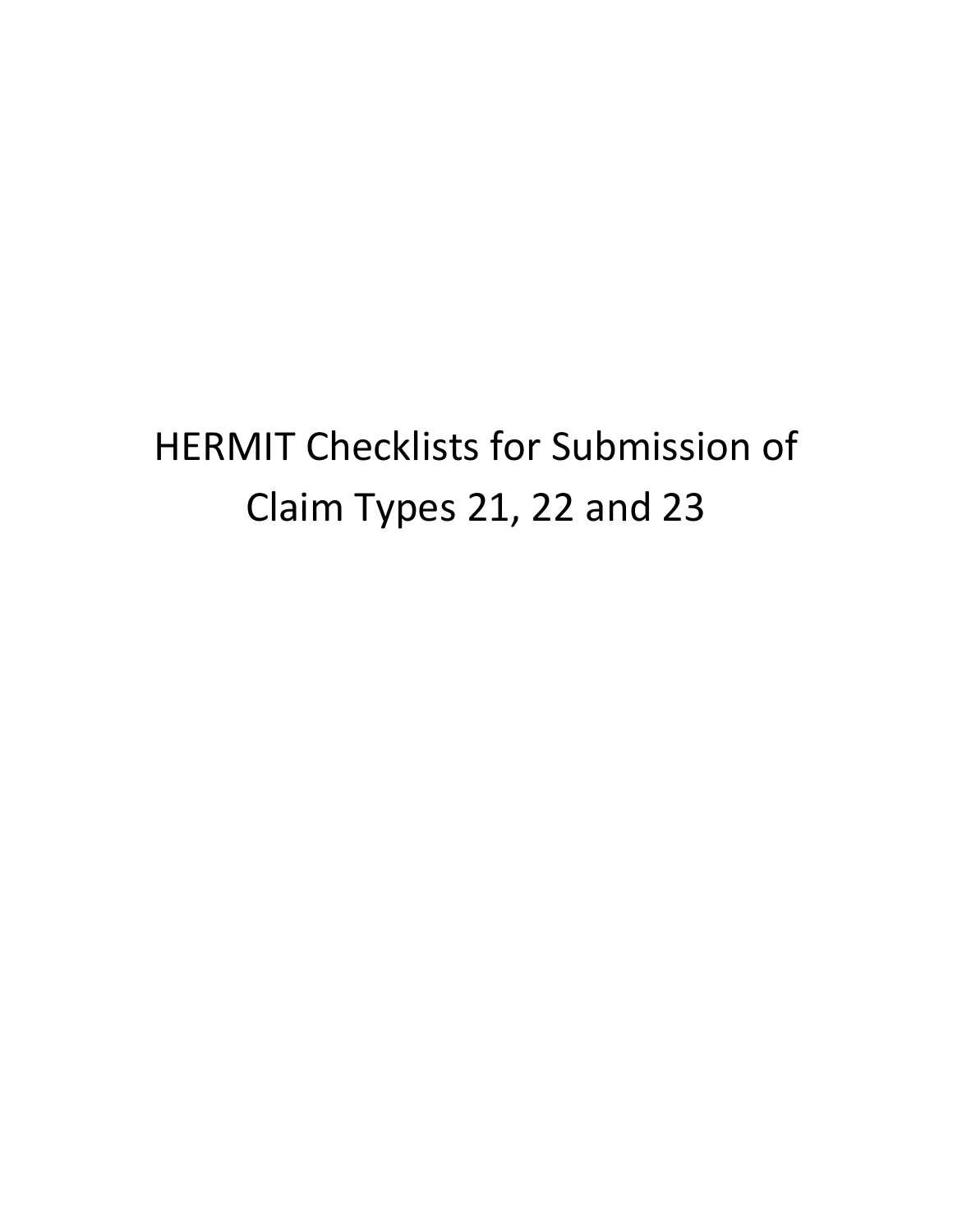## **Checklist for Submission of Claim Type -21 DIL/FCL**

**Background**: This checklist is provided to HECM Mortgagees to facilitate with claim filing (CT – 21) in HERMIT Servicing Module. Please note if incorrect data is entered at the time of claim submission, then the data cannot be edited by the mortgagee once the claim has been submitted.

| Data Field/Category                                        | <b>Validation Criteria</b>                                                                    | <b>Instructions</b>                                                                                                                                                                                                                                                                                                                        |
|------------------------------------------------------------|-----------------------------------------------------------------------------------------------|--------------------------------------------------------------------------------------------------------------------------------------------------------------------------------------------------------------------------------------------------------------------------------------------------------------------------------------------|
| Lender Loan#/Mortgagee<br>Reference Number                 | Validate prior to "Finalize and<br>Submit Claim" link is selected<br>in the Claims Worksheet. | Enter/validate Lender loan# in the Loan Details<br>$\bullet$<br>screen. This value will get populated in Block 14<br>of the claim form.<br>If Investor = FNMA then fill Investor Loan #,<br>If Investor = GNMA then fill Ginnie Mae #<br>If Investor is not FNMA or GNMA then fill the                                                     |
| Investor/Holder                                            | Validate prior to "Finalize and                                                               | Lender Loan #<br>Verify the Investor on the loan is correct. The<br>$\bullet$                                                                                                                                                                                                                                                              |
|                                                            | <b>Submit Claim" link is selected</b><br>in the Claims Worksheet.                             | Mortgagee # of the Investor on the loan will get<br>populated in Block 12 of the claim form.                                                                                                                                                                                                                                               |
| Expenses prior to due and<br>payable                       | Validate prior to "Finalize and<br>Submit Claim" link is selected                             | Validate all disbursements/expenses match the<br>$\bullet$<br>Servicer's system for the loan. The Unpaid<br>Principal Balance (Block 17) must be correct on<br>the claim form.                                                                                                                                                             |
| <b>Disbursements for Preservation</b><br>& Protection      | Validate prior to "Finalize and<br>Submit Claim" link is selected<br>in the Claims Worksheet. | Enter/validate all disbursements matching the<br>$\bullet$<br>Servicer's system for the loan. These<br>disbursements will be populated in Part C of the<br>claim form provided the expenses were<br>incurred within the HUD stipulated timeframes.<br>Upload the supporting documents in the<br>$\bullet$<br>Documents screen of the loan. |
| Corporate Advances (S305,<br>S306, S307, S308, S309, S310) | Validate prior to "Finalize and<br>Submit Claim" link is selected<br>in the Claims Worksheet. | Enter/validate all Corp Advances matching the<br>$\bullet$<br>Servicer's system for the loan. These<br>transactions will be populated in Part D of the<br>claim form provided the expenses were<br>incurred within the HUD stipulated timeframes.<br>Upload the supporting documents in the<br>Documents screen of the loan.               |
| Corporate Advances (S406,<br>S407, S408 and S409)          | Validate prior to "Finalize and<br>Submit Claim" link is selected<br>in the Claims Worksheet. | Enter/validate all applicable Corp Advances<br>$\bullet$<br>matching the Servicer's system for the loan.<br>These transactions will be populated in Part E of<br>the claim form provided the expenses were<br>incurred within the HUD stipulated timeframes.<br>Upload the supporting documents in the<br>Documents screen of the loan.    |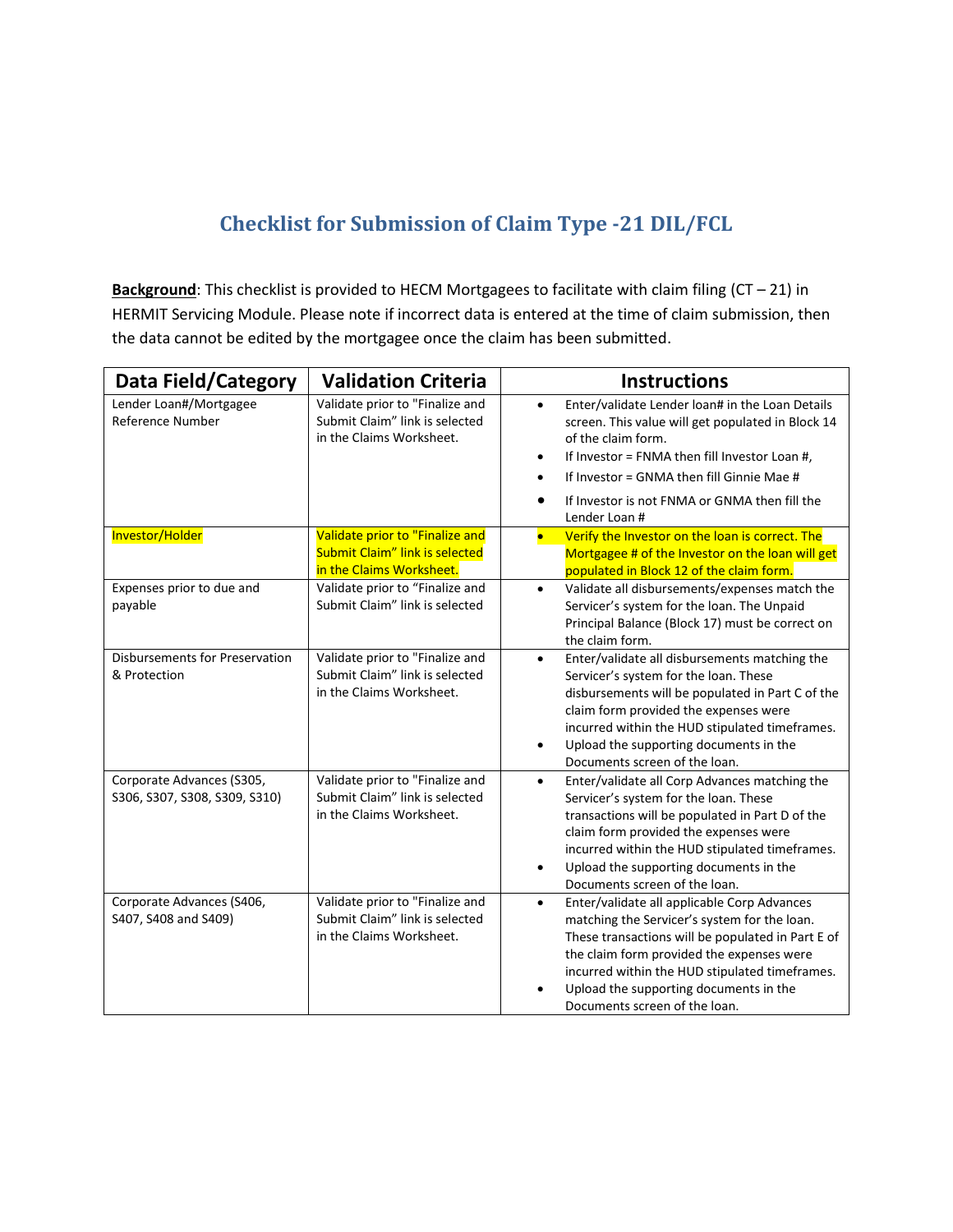Please ensure the below Investor Banking information is available for Investor prior to claim submission:

| Data Field                                                        | <b>Instructions</b>                                                                                                                                                                                         |
|-------------------------------------------------------------------|-------------------------------------------------------------------------------------------------------------------------------------------------------------------------------------------------------------|
| Investor/Holding Mortgagee Banking<br>Information - ABA Routing # | Contact HERMIT Help Desk to verify availability of ABA Routing# for<br>$\bullet$<br>the Investor Mortgagee ID. If unavailable, request Investor to contact<br>HERMIT Help Desk and provide the information. |
| Investor/Holding Mortgagee Banking<br>Information - Account #     | Contact HERMIT Help Desk to verify availability of Account# for the<br>$\bullet$<br>Investor Mortgagee ID. If unavailable, request Investor to contact<br>HERMIT Help Desk and provide the information.     |
| Investor Tax ID#                                                  | Contact HERMIT Help Desk to verify availability of Tax ID# for the<br>$\bullet$<br>Investor Mortgagee ID. If unavailable, request Investor to contact<br>HERMIT Help Desk and provide the information.      |

**Disclaimer**: Please note this checklist is intended for guidance purposes only and set forth by the HECM BSP. Any references from the standpoint of FHA policy guidance of aforementioned content and recommendations user navigation for HECM system shall be directed to FHA.

Please refer to the HERMIT User Guide (Section 8.2) for detailed instructions on submission of Claim Type 21[: http://portal.hud.gov/hudportal/documents/huddoc?id=hecm\\_hermit\\_ug\\_ch8.pdf](http://portal.hud.gov/hudportal/documents/huddoc?id=hecm_hermit_ug_ch8.pdf)

Please contact HERMIT Help Desk through email [\(support@hecmsp.com](mailto:support@hecmsp.com)) or by phone (561-899-2610), if you have further questions.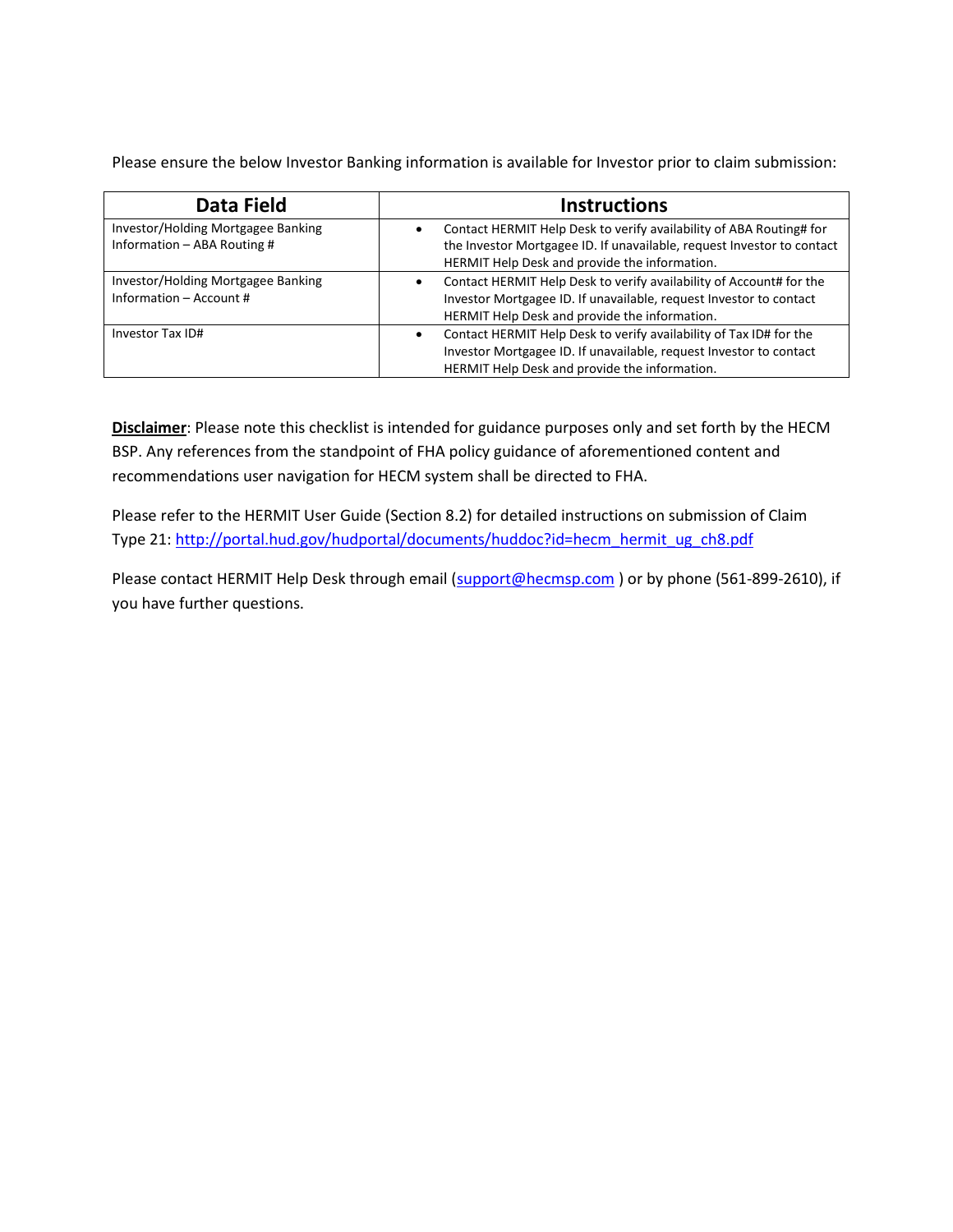## **Checklist for Submission of Claim Type -22 Assignment**

**Background**: This checklist is provided to HECM Mortgagees to facilitate with claim filing (CT - 22) in HERMIT Servicing Module. Please note if incorrect data is entered at the time of claim submission, then the data cannot be edited by the mortgagee once the claim has been submitted.

| Data                                          | <b>Validation Criteria</b>                                                                 | <b>Instructions</b>                                                                                                                                                                                                                                                                                                           |
|-----------------------------------------------|--------------------------------------------------------------------------------------------|-------------------------------------------------------------------------------------------------------------------------------------------------------------------------------------------------------------------------------------------------------------------------------------------------------------------------------|
| <b>Field/Category</b>                         |                                                                                            |                                                                                                                                                                                                                                                                                                                               |
| Lender<br>Loan#/Mortgagee<br>Reference Number | Validate prior to completion of CT 22 timeline<br>step "Submit Assignment Request to HUD". | Enter/validate Lender loan# in the<br>$\bullet$<br>Loan Details screen. This value will get<br>populated in Block 14 of the claim<br>form.<br>If Investor = FNMA then fill Investor<br>$\bullet$<br>Loan #,<br>If Investor = GNMA then fill Ginnie<br>Mae #<br>If Investor is not FNMA or GNMA then<br>fill the Lender Loan # |
| Investor/Holder                               | Validate prior to completion of CT 22 timeline<br>step "Submit Assignment Request to HUD". | Verify the Investor on the loan is<br>correct. The Mortgagee # of the<br>Investor on the loan will get populated<br>in Block 12 of the claim form.                                                                                                                                                                            |
| <b>Unpaid Principal Balance</b>               | Validate prior to completion of CT 22 timeline<br>step "Submit Assignment Request to HUD". | Verify the Unpaid loan balance<br>populated in Block 17 of the claim<br>form.                                                                                                                                                                                                                                                 |
| <b>Advice Of Payment</b>                      | Validate after "Finalize and Submit Claim" link is<br>selected on the claims worksheet.    | Save the "Claim Type 22 - Final Claim<br>$\bullet$<br>Calculation - AOP" for the loan<br>available in the Documents screen.<br>Loan will no longer be available for<br>Servicer.                                                                                                                                              |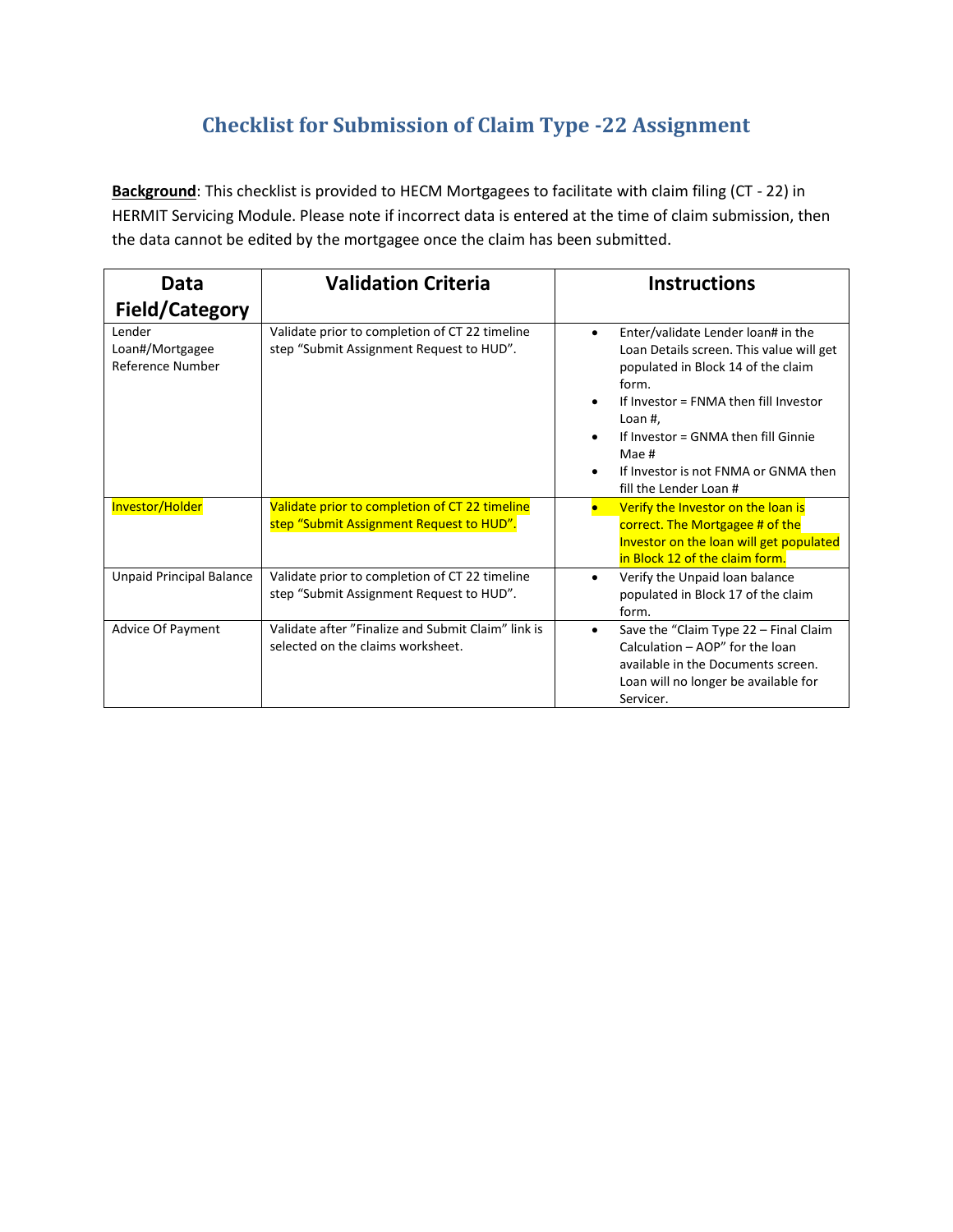Please ensure the below Investor Banking information is available for Investor prior to claim submission:

| Data Field                                                          | <b>Instructions</b>                                                                                                                                                                                         |
|---------------------------------------------------------------------|-------------------------------------------------------------------------------------------------------------------------------------------------------------------------------------------------------------|
| Investor/Holding Mortgagee Banking<br>Information $-$ ABA Routing # | Contact HERMIT Help Desk to verify availability of ABA Routing# for<br>$\bullet$<br>the Investor Mortgagee ID. If unavailable, request Investor to contact<br>HERMIT Help Desk and provide the information. |
| Investor/Holding Mortgagee Banking<br>Information - Account #       | Contact HERMIT Help Desk to verify availability of Account# for the<br>Investor Mortgagee ID. If unavailable, request Investor to contact<br>HERMIT Help Desk and provide the information.                  |
| Investor Tax ID#                                                    | Contact HERMIT Help Desk to verify availability of Tax ID# for the<br>٠<br>Investor Mortgagee ID. If unavailable, request Investor to contact<br>HERMIT Help Desk and provide the information.              |

**Disclaimer**: Please note this checklist is intended for guidance purposes only and set forth by the HECM BSP. Any references from the standpoint of FHA policy guidance of aforementioned content and recommendations user navigation for HECM system shall be directed to FHA.

Please refer to the HERMIT User Guide (Section 8.3) for detailed instructions on submission of Claim Type 22[: http://portal.hud.gov/hudportal/documents/huddoc?id=hecm\\_hermit\\_ug\\_ch8.pdf](http://portal.hud.gov/hudportal/documents/huddoc?id=hecm_hermit_ug_ch8.pdf)

Please contact HERMIT Help Desk through email [\(support@hecmsp.com](mailto:support@hecmsp.com)) or by phone (561-899-2610), if you have further questions.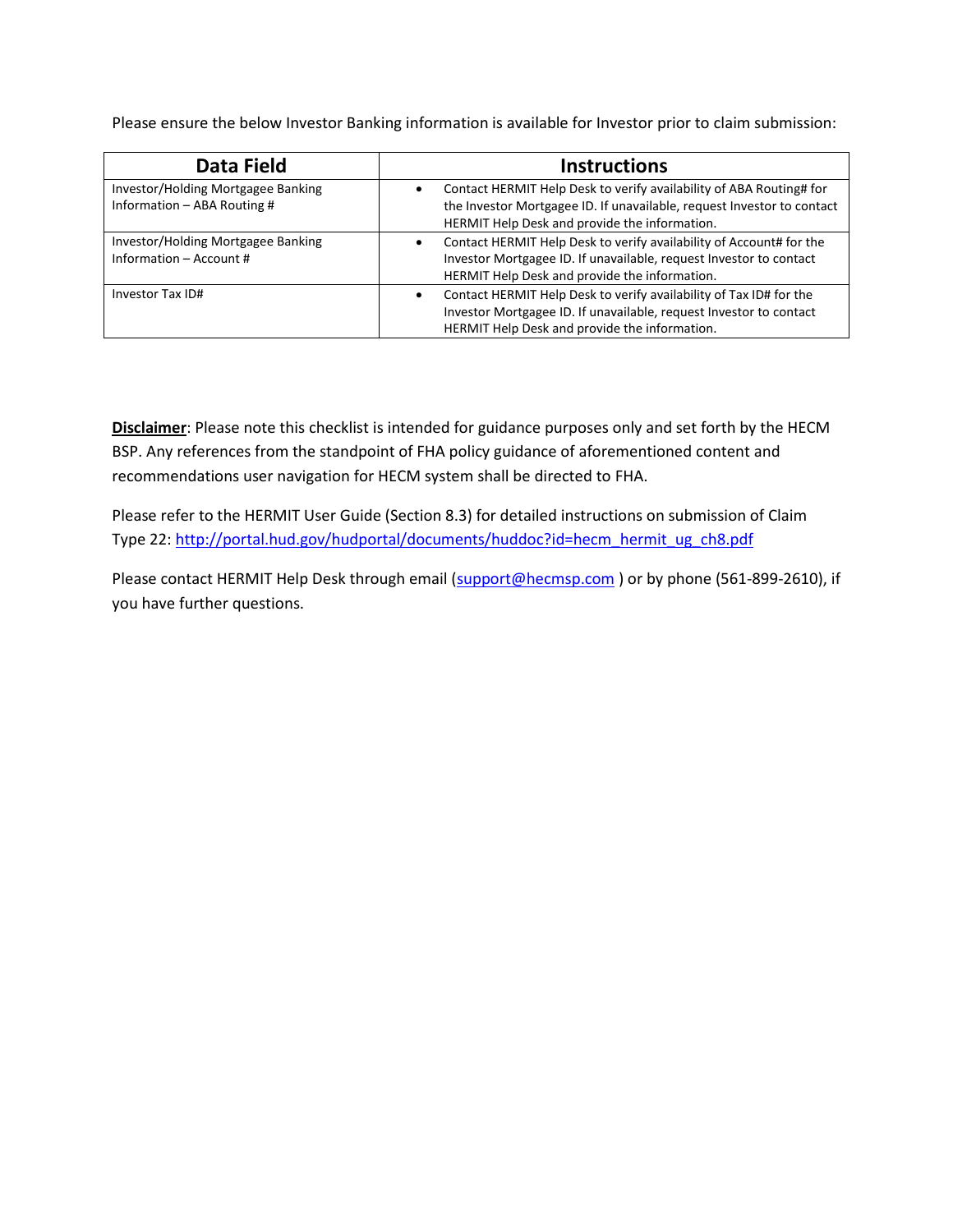## **Checklist for Submission of Claim Type -23 Short Sale**

Background: This checklist is provided to HECM Mortgagees to facilitate with claim filing (CT - 23) in HERMIT Servicing Module. Please note if incorrect data is entered at the time of claim submission, then the data cannot be edited by the mortgagee once the claim has been submitted.

| Data<br><b>Field/Category</b>                           | <b>Validation Criteria</b>                                                                    | <b>Instructions</b>                                                                                                                                                                                                                                                                                                                                                             |
|---------------------------------------------------------|-----------------------------------------------------------------------------------------------|---------------------------------------------------------------------------------------------------------------------------------------------------------------------------------------------------------------------------------------------------------------------------------------------------------------------------------------------------------------------------------|
| Lender Loan#/Mortgagee<br>Reference Number              | Validate prior to "Finalize and<br>Submit Claim" link is selected in<br>the Claims Worksheet. | Enter/validate Lender loan# in the Loan Details<br>$\bullet$<br>screen. This value will get populated in Block 14<br>of the claim form.<br>If Investor = FNMA then fill Investor Loan #,<br>$\bullet$<br>If Investor = GNMA then fill Ginnie Mae #<br>If Investor is not FNMA or GNMA then fill the<br>Lender Loan #                                                            |
| Investor/Holder                                         | Validate prior to "Finalize and<br>Submit Claim" link is selected in<br>the Claims Worksheet. | Verify the Investor on the loan is correct. The<br>$\bullet$<br>Mortgagee # of the Investor on the loan will get<br>populated in Block 12 of the claim form.                                                                                                                                                                                                                    |
| Expenses prior to due and<br>payable                    | Validate prior to "Finalize and<br>Submit Claim" link is selected                             | Validate all disbursements/expenses match the<br>$\bullet$<br>Servicer's system for the loan. The Unpaid<br>Principal Balance (Block 17) must be correct on<br>the claim form.                                                                                                                                                                                                  |
| Disbursements for<br>Preservation & Protection          | Validate prior to "Finalize and<br>Submit Claim" link is selected in<br>the Claims Worksheet. | Enter/validate all disbursements matching the<br>$\bullet$<br>Servicer's system for the loan. These<br>disbursements will be populated in Part C of the<br>claim form provided the loan was D&P before<br>claim filing and expenses were incurred within<br>the HUD stipulated timeframes.<br>Upload the supporting documents in the<br>Documents screen of the loan.           |
| Corporate Advances (S305,<br>S306, S307, S308 and S309) | Validate prior to "Finalize and<br>Submit Claim" link is selected in<br>the Claims Worksheet. | Enter/validate all Corp Advances matching the<br>$\bullet$<br>Servicer's system for the loan. These<br>transactions will be populated in Part D of the<br>claim form provided the loan was D&P before<br>claim filing and expenses were incurred within<br>the HUD stipulated timeframes.<br>Upload the supporting documents in the<br>Documents screen of the loan.            |
| Corporate Advances (S406,<br>S407, S408 and S409)       | Validate prior to "Finalize and<br>Submit Claim" link is selected in<br>the Claims Worksheet. | Enter/validate all applicable Corp Advances<br>$\bullet$<br>matching the Servicer's system for the loan.<br>These transactions will be populated in Part E of<br>the claim form provided the loan was D&P<br>before claim filing and expenses were incurred<br>within the HUD stipulated timeframes.<br>Upload the supporting documents in the<br>Documents screen of the loan. |
| Sale Price                                              | Validate prior to "Finalize and<br>Submit Claim" link is selected in<br>the Claims Worksheet. | Enter the Contract Sale Price under Disposition<br>$\bullet$<br>Information in the Claims Worksheet. The Sale<br>Price is populated on Block 108 on Part B of the<br>claim form.<br>Note: Do not report Sales Proceeds using the<br>transaction "Terminate - Short Sale (Partial)" or<br>"Part Repay - Reduce Loan Balance".                                                    |